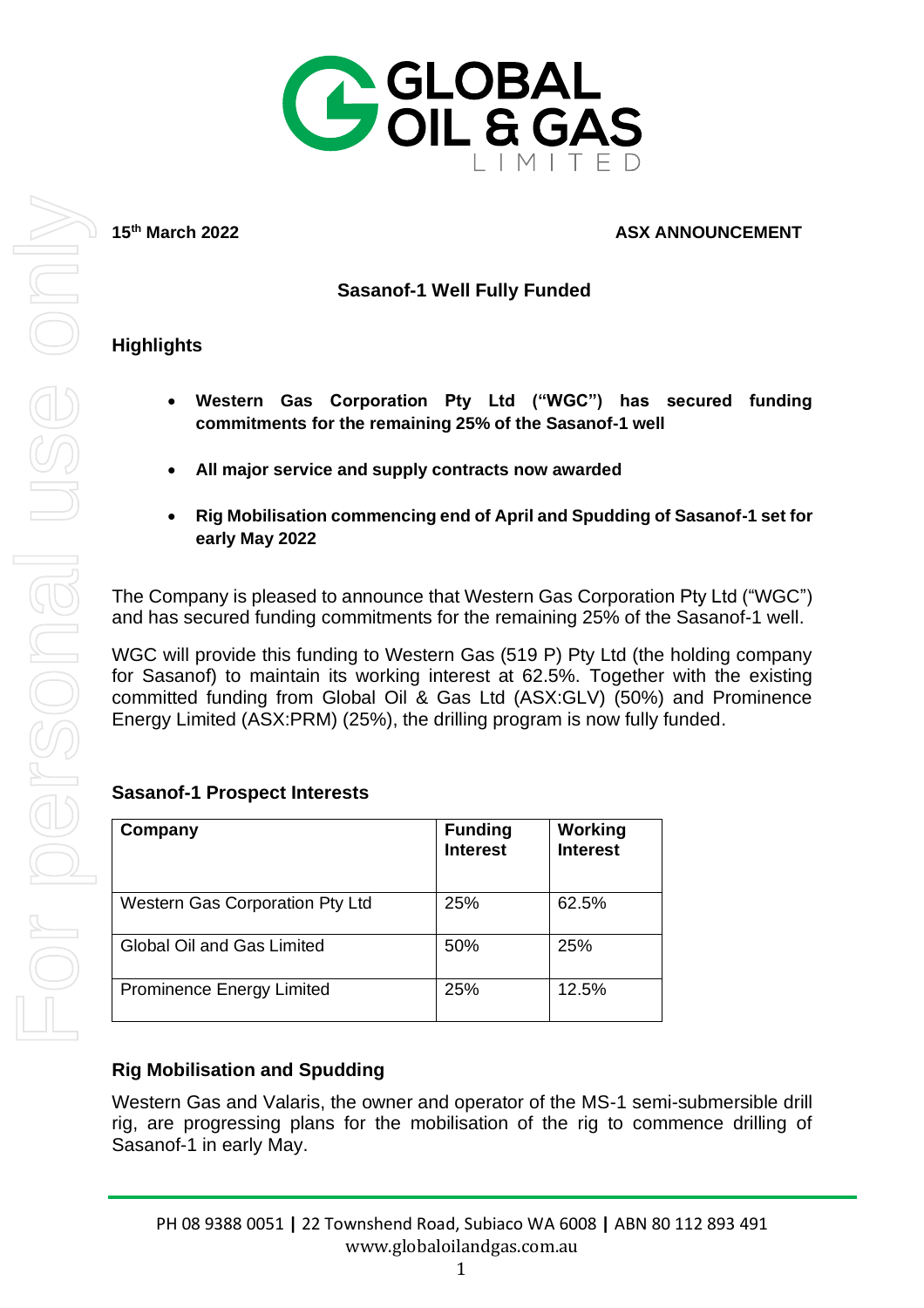

With all regulatory approvals in place, logistical operations have now commenced with all long lead items being delivered to the Port of Dampier in preparation for loading on to the MS-1 in late April.

# **All Major Service and Supply Contracts Awarded**

Western Gas also advises all key contracts have now been awarded to support the drilling campaign and execution of contracts is being finalised.

Contract awards include:

- **Schlumberger** Master Services Agreement, for services critical to assessing the reservoir and formation fluids and, in a success case, providing quality assured data to support resource definition.
- **Baker Hughes** equipment materials and services for deployment of the wellhead and conductor and provision of drill bits.
- **Halliburton** –cementing services, materials and equipment and contingency liner equipment and services.
- **Weatherford** –Tubular Running Services and equipment.
- **TMT** provision of Remote Operating Vehicle services on the MS-1
- Maersk Marine provision of the Maersk Mover in support of anchor handling and logistics support.
- **Solstad Marine**  provision of the Far Senator in support of anchor handling and logistics support
- **GO Marine**  provision of the GO Spica in support of rig tow and logistics support
- **Toll Energy**  Toll Dampier Marine Supply Base.
- Wild Well Control well control support services including Capping Stack membership and access.

Contractors already supporting the campaign are:

- **AGR** drilling campaign management
- **Valaris** provision of the Valaris MS-1 drill rig
- **Xodus** environmental consultancy services